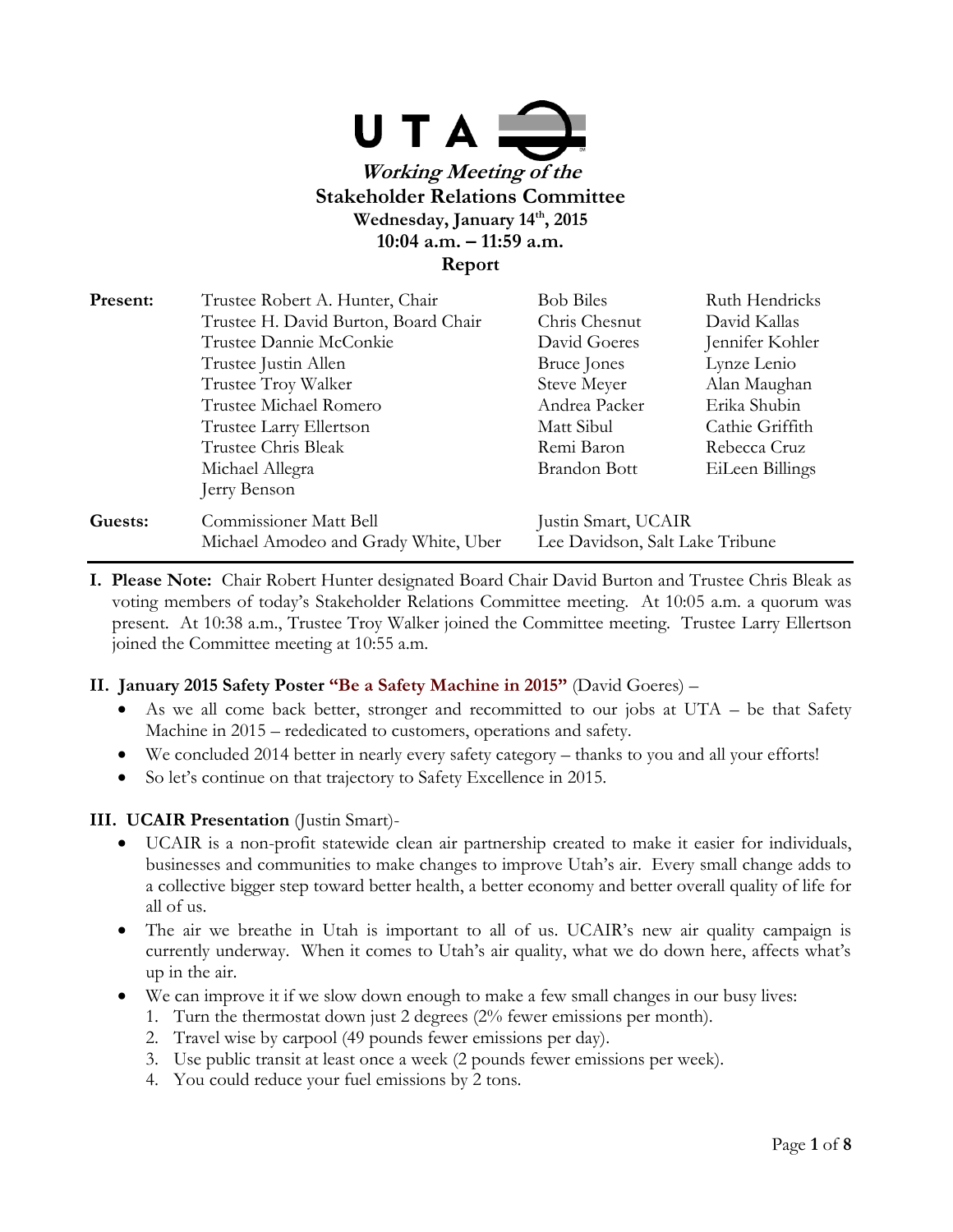5. Join with Utahns by not burning wood. There is scientific documentation that breathing wood-smoke is unhealthy. One wood burning fireplace is equal to emissions of ninety sports utility vehicles (SUVs).

- "Show UCAIR about Utah's air by making small changes today.
- UCAIR Grants: The UCAIR Grants program encourages businesses, government and nonprofit organizations to invest in emissions-reducing and energy-efficient technology. The program is meant to foster creative thinking and will be based on solid metrics that can show actual pollution reduction.
- During 2014, UTA was a recipient of the UCAIR grant with their RideClear program. UTA gave away more than 2,500 transit passes to people who participated in the RideClear program. UTA recorded more than 20,000 boarding by riders using Ride Clear cards.
- The Utah State Legislature has revised the State's Clean Fuel Tax credit. Taxpayers may claim a non refundable tax credit against their individual State Income tax for the following vehicles:
	- 1. Converted vehicles
	- 2. Motor vehicles that meet air quality and fuel economy standards
	- 3. Original equipment manufacturer (OEM) compressed natural gas vehicles
	- 4. Special mobile equipment converted to clean fuel.

### **IV. Uber Technologies, Inc. Presentation** (Michael Amodeo and Grady White) –

- Uber provides affordable alternative transportation for residents and visitors to Salt Lake City.
- Companies like Uber provide safe, convenient and affordable alternative to current transportation in Salt Lake City and throughout the Wasatch Front.
- Uber is an app-based transportation network and taxi company headquartered in San Francisco, California. Uber was founded as "UberCab" in 2009. The service was launched in San Francisco in June 2010. Uber's mobile app for [iPhones](http://en.wikipedia.org/wiki/IPhones) and [Android phones](http://en.wikipedia.org/wiki/Android_(operating_system)) was launched in San Francisco in 2010.
- The company uses a Smartphone application to receive ride requests, and then sends these trip requests to their drivers.
- How it Works:
	- 1. Customers use the Uber App for free to request a ride.
	- 2. Customers use the app to request rides and track their reserved vehicle's location.
	- 3. It takes approximately 3 minutes to order a ride and most rides arrive within 10 minutes of request. In most cases, reliable and safe service is available whenever and wherever requested (24-7 and 365 days a year).
	- 4. No cash, no hassle
	- 5. The customer is given the opportunity to anonymously evaluate their driver. In addition, the driver is given the opportunity to evaluate his/her passenger.
- The safest rides on the road What it takes to become an Uber driver-partner:
	- 1. Both County and Federal courthouse records, going back 7 years.
	- 2. Multi-State criminal database, going back 7 years.
	- 3. National Sex Offender Registry screen.
	- 4. Social Security Trace (Lifetime).
	- 5. Motor Vehicle Records (Historical and Ongoing).
	- 6. Pass all criteria regarding criminal background checks, going back 7 years.
- As of December 2014, Umber's service was available in 53 countries and more than 200 cities worldwide. The company is currently valued at more than \$40 billion.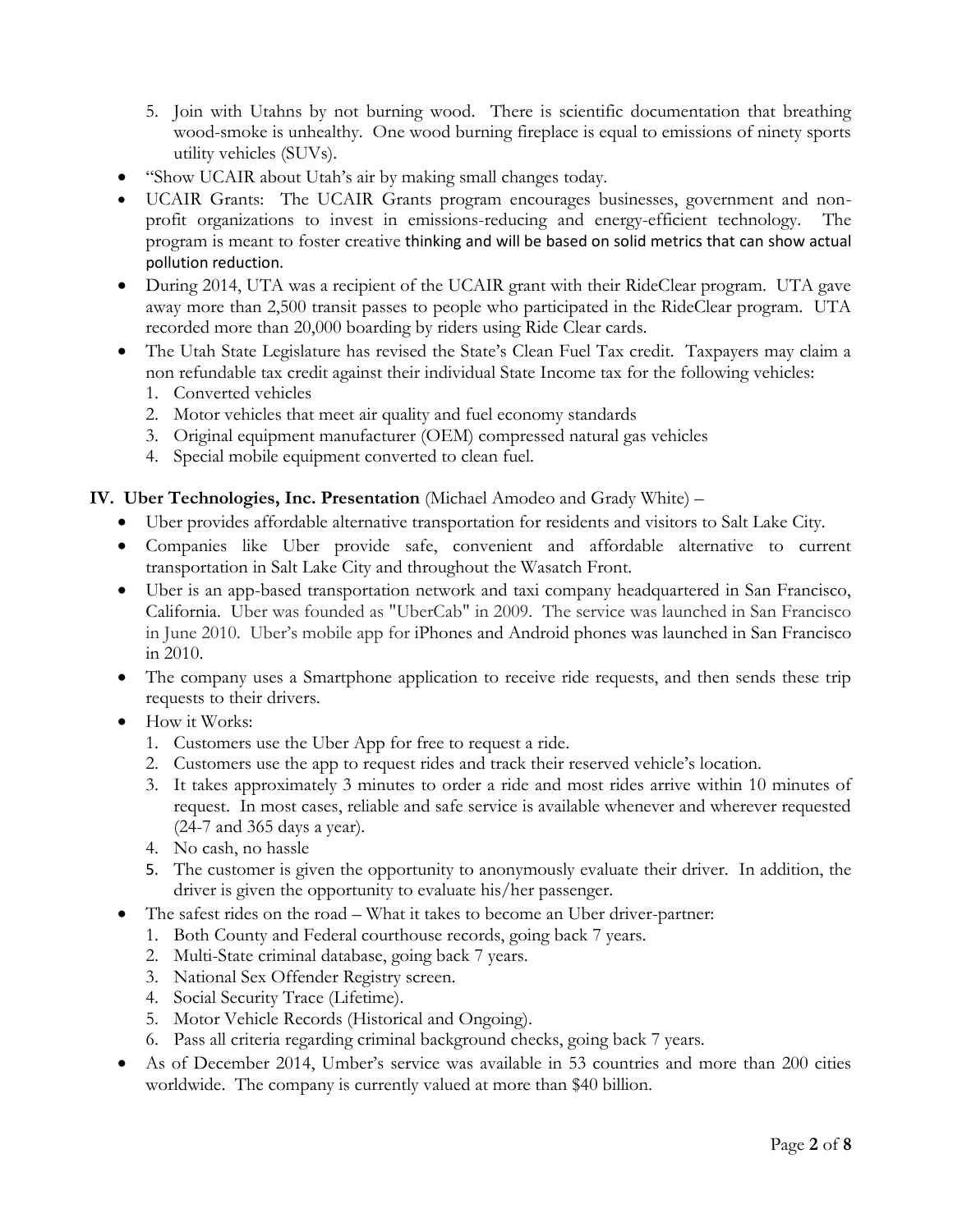- Upon its inception, Uber offered full-sized luxury cars for hire and the "UberBlack" title was adopted for the company's main services. During 2012, the company launched its "UberX" program, which expanded the service to any qualified driver with an acceptable vehicle. This made it possible for Uber to offer lower fees and become competitive with tradition taxi services.
- Since February 2013, Uber has offered ridesharing as the lowest-cost, most reliable on-demand transportation alternative.
- Bringing UberX with ridesharing to the market in the United States has also required robust insurance coverage:
	- 1. \$ 1 million of liability coverage per incident. Driver's liability to third parties is covered from the moment a driver accepts a trip to its conclusion. In Utah, these insurance amounts are increased to \$1.5 million.
	- 2. \$1 million of uninsured/underinsured motorist bodily injury coverage per incident. In the event that another motorist causes an accident with an UberX vehicle and does not carry adequate insurance, this policy covered bodily injury to all occupants of the rideshare vehicle.
	- 3. As always, all UberBlack, UberSUV, or UberTAXI rides are provided by commercially licensed and insured partners and drivers. Those transportation providers are covered by commercial insurance policies, in accordance with local and state requirements. We are proud of these policies. Uber continues to look for ways to do more to ensure safety on the road for our transportation providers and their passengers.
- UberMILITARY: Transitioning from military to civilian life can be challenging. Uber understands that veterans are some of our nation's most talented and skilled leaders. That's why they are excited to launch [UberMILITARY.](http://www.politico.com/magazine/story/2014/09/robert-gates-uber-veterans-111039.html#.VBmp5i5dUeb) This is a new program to introduce service members, veterans and military spouses to Uber and empower them as entrepreneurs and small business owners. Over the next 18 months, Uber will on-board 50,000 members of the military community to the Uber platform.
- Uber is helping to make our roads safety by reducing the DUI rate by 10%. Uber has partnered with Mothers against Drunk Driving (MADD).
- Safe Rides Whenever/Wherever:
	- 1. Forty percent of Uber's trips are to underserved areas where transit is not as available as needed. Uber's service also offers a ride alternative to low-income individuals who are unable to have access to an automobile.
	- 2. A free-enterprise solution to bridge the last mile.
- **V. December 2014 Social Media Update** (Lynze Lenio and Andrea Packer)
	- During December, Social Media focused on the following issues:
		- 1. Celebrating TRAX's  $15<sup>th</sup>$  Anniversary (FY 1999 2014)
		- 2. As part of the TRAX anniversary celebration promoted a 15 cent fare when using a FarePay card from December  $15<sup>th</sup> - Dec. 31<sup>st</sup>$ , 2014.
		- 3. Celebrated the S-Line's first anniversary.
		- 4. Promoted "How to Ride" videos for first-time or infrequent riders.
		- 5. Unveiled UTA's "Pinterest" social media page.
			- a. TRAX Turns 15
			- b. Holiday Fun on UTA
			- c. "How to Ride" First Time Rider? No Problem
			- d. Go Green Keep Salt Lake Beautiful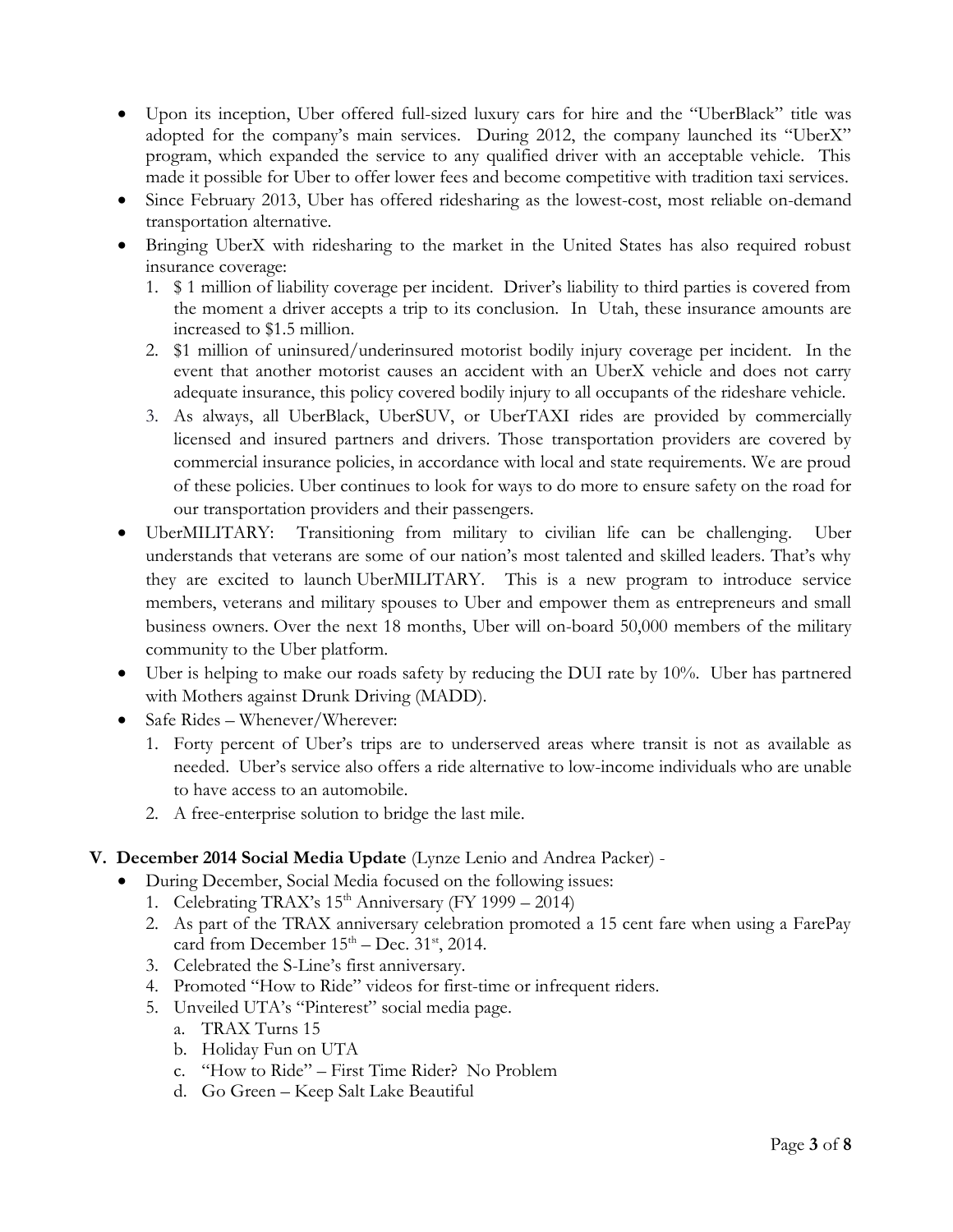- 6. Alerted riders to UTA's extended New Year's Eve hours of service and encouraging them to use the group pass.
- December Twitter Follower Growth:
	- 1. During December, UTA saw an increase of 601 followers for a total of 13,073.
	- 2. UTA's TRAX Anniversary 15-cent fare announcement received the most clicks.
- Most Popular Twitter Links for December:
	- 1. December 4<sup>th</sup> \$.15 fare when using FarePay card announcement (116 clicks).
	- 2. December  $15<sup>th</sup>$  Water bottle giveaway (61 clicks).
	- 3. December  $2<sup>nd</sup>$  Change day reminder (76 clicks).
	- 4. December  $16<sup>th</sup> TRAX$  behind the scenes (61 clicks).
	- 5. December  $5<sup>th</sup>$  Change Day reminder (59 clicks)..
- Facebook Growth: UTA gained 113 new Facebook followers, for a total of 9,091.
- Top Five (5) Facebook Posts:
	- 1. December  $4<sup>th</sup> $.15$  fare announcement (6.6K reached, 444 likes, comments or shares).
	- 2. December  $15<sup>th</sup> FarePay card giveaway (3.2K reached, 140 likes, comments or shares).$
	- 3. December  $15<sup>th</sup>$  Photos of FarePay card recipients (2.1K reached, 65 likes, comments or shares).
	- 4. December  $17<sup>th</sup>$  CNN Travel article (1.5K reached, 45 likes, comments or shares).
	- 5. December  $11<sup>th</sup>$  TRAX operators reach three million miles (1.5K reached, 74 likes, comments or shares).
- Unveiled UTA's Pinterest Why Pinterest?
	- 1. Pins drive traffic to your site.
	- 2. Pinterest helps you cultivate a brand image and promote products and events for free.
	- 3. Pinterest has 70 million users worldwide, and that number grew 125% during 2013.
	- 4. Pinterest: [www.pinterest.com/rideuta](http://www.pinterest.com/rideuta)
		- a. 12 boards; 95 pins; and 82 followers
- Twitter FY 2013 through 2014 Years in Review (Follower Growth):
	- 1. April  $2013 = 5,465$  followers
	- 2. December  $2013 = 7,500$  followers
	- 3. April  $2014 = 9,404$  followers
	- 4. December 2014 =  $13,073$  followers
- Facebook FY 2013 through 2014 Years in Review (Follower Growth):
	- 1. April  $2013 = 2.975$  followers
	- 2. December  $2013 = 4,864$  followers
	- 3. April  $2014 = 8,005$  followers
	- 4. December  $2014 = 9,091$  followers

# **VI. Closed Session Discussion Items (**Robert Hunter) –

- Trustee Troy Walker moved for the Stakeholder Relations Committee member to go into Closed Strategy Session.
- Trustee Dannie McConkie seconded the motion, motion passed.
- At 11:10 a.m. the Stakeholder Relations Committee moved into Closed Session.

## **VII. Return to Open Session** (Robert Hunter) -

- Trustee Michael Romero moved to return to Open Session.
- Trustee Troy Walker seconded the motion.
- At 11:40 a.m. Trustee Robert Hunter declared Closed Session was over.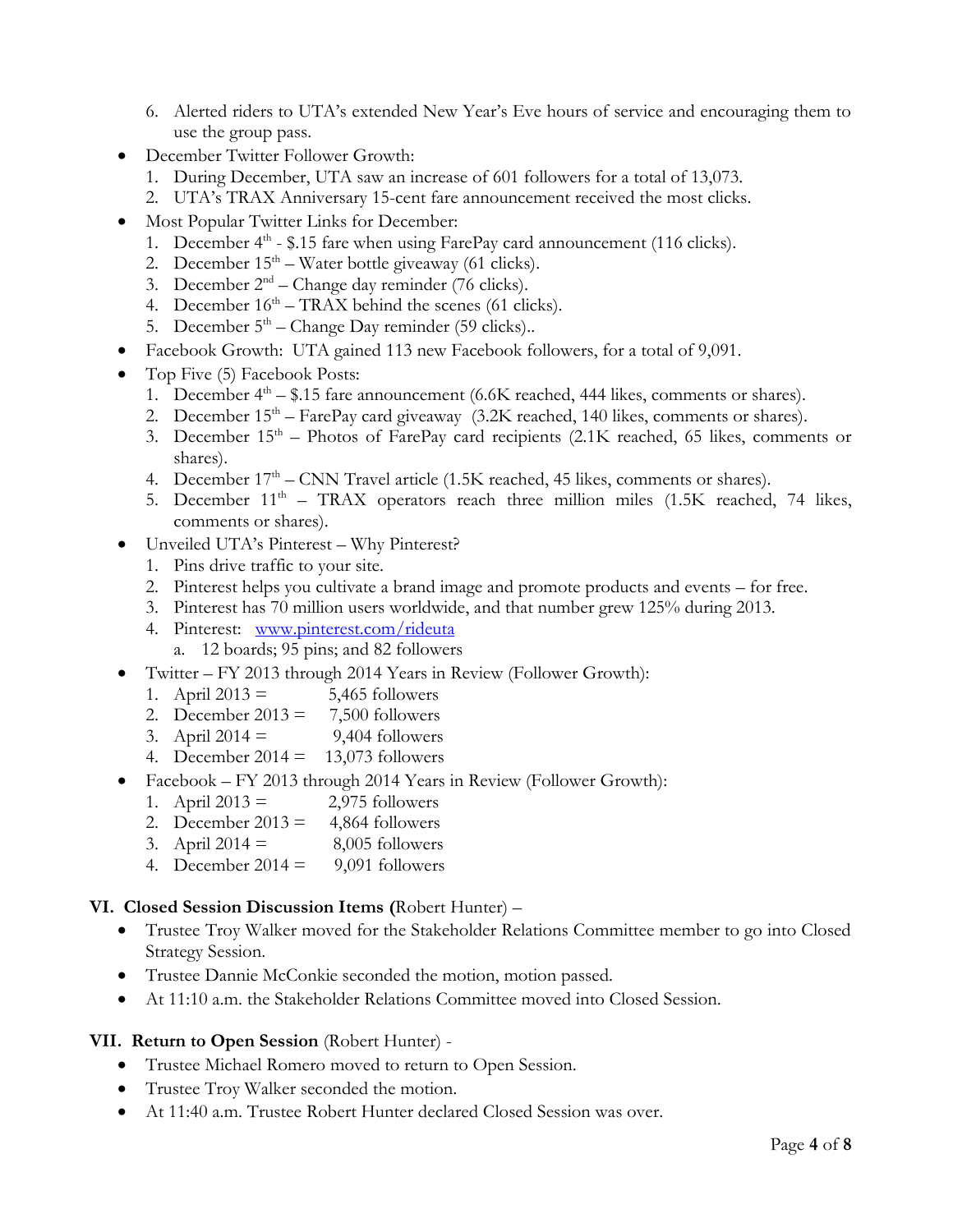## **VIII**. **Policy Review** (Robert Hunter) -

- Ends Policy 1.3.4 Quality Transportation Services
	- 1. Utah Transit Authority provides high quality transportation services and facilities; including fixed route bus, light rail, regional commuter rail, van pools, paratransit, ridesharing, bicycle and pedestrian transportation accessibility. By following best management practices, UTA delivers transportation services that:
		- a. Enable increased social interactions among citizens
		- b. Provide environmental benefits to the region and its communities
		- c. Are safe and efficient
		- d. Address the needs of the region's persons with disabilities
	- **2. Action Item: Andrea Packer suggested adding streetcar and Bus Rapid Transit to the list of transportation services/modes. Also, the Committee should also look at basic mobility, transportation solutions and access for citizens along the Wasatch Front.**
	- **3. Action Item: The Stakeholder Relations Committee agreed to add the streetcar and bus rapid transit to the list of services and to bring this policy back to the February 11th meeting for further review and recommendation. Andrea will also bring UTA's Best Practices policy and UTA's Mission Statement, with redlined recommendations, for the Committee to review.**
- Ends Policy 1.3.5 Essential Partners
	- 1. Utah Transit Authority works with essential partners on planning, funding, community development, construction, and special services to increase transit riders. Essential partners include: federal funding and regulatory agencies, metropolitan planning organizations, Utah Department of Transportation, counties, municipalities, or other political subdivisions, state legislature, businesses, educational institutions, and developers. Through these partnerships, UTA:
		- a. Facilitates economic development
		- b. Encourages development of community facilities and public spaces
		- c. Increases the integration of transit-dependent populations
		- d. Builds relationships with existing partners and identifies potential new partners on a continuous basis
		- e. Provides clear goals and offers guidance to regional and community partners
		- f. Anticipates the growth and development of the region
		- g. Provides quality service to transit-dependent populations
	- 2. Trustee Dannie McConkie moved to accept Ends Policy 1.3.5 as currently written.
	- 3. Trustee Justin Allen seconded the motion, motion passed unanimously.
- $\bullet$  Ends Policy 1.3.6 Leadership and Support
	- 1. Utah Transit Authority UTA contributes leadership by communicating transportation needs and public opinion to elected leaders; facilitating and communicating a long-range vision for transportation and community development; cultivating harmonious relationships among a diverse set of partners; and working with those partners to locate, promote and implement transit-supportive development in a broad planning context. UTA supports issues related to transportation, environmental quality, economic development, land use, planning and community and regional development.
	- 2. Trustee Justin Allen moved to approve Ends Policy 1.3.6 as written above.
	- 3. Trustee Dannie McConkie seconded the motion, motion passed unanimously.
- Ends Policy 1.3.7 Promoting a Feeling of Community Ownership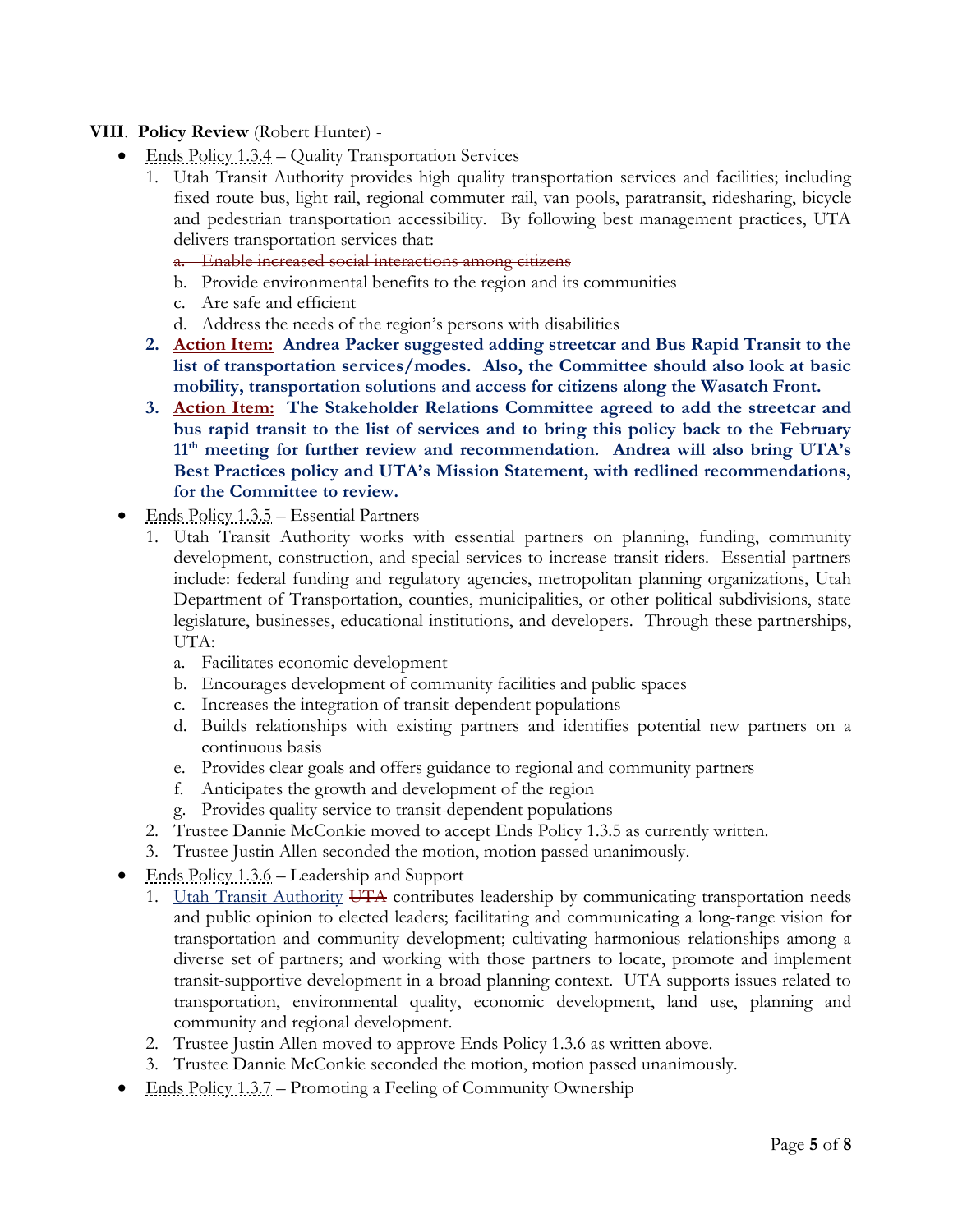- 1. Utah Transit Authority UTA promotes a feeling of community (public) ownership of the transit system by contributing to municipal planning activities; coordinating transit services with community development; helping communities meet air quality standards; enhancing the overall effectiveness of the regional transportation network; and helping communities meet their transportation needs and desires.
- 2. Trustee Larry Ellertson Romero moved to approve Ends Policy 1.3.7 as written above.
- 3. Trustee Dannie McConkie seconded the motion, motion passed unanimously.
- Ends Policy 1.4.2 Planning, Design, Funding, and Construction of Transportation Infrastructure and Services.
	- 1. Utah Transit Authority plans, funds, designs and builds transportation infrastructure and services according to the long-range regional transportation plans of the Wasatch Front Regional Council and the Mountainlands Association of Governments. UTA takes initiative to execute and implement transit plans. UTA plans and designs transportation facilities and services to:
		- a. Link communities with transit services
		- b. Increase connections and efficiency of movement at regional, community, and neighborhood levels, including pedestrian accessibility.
		- c. Increase citizens' accessibility to daily destinations and expand their freedoms and choices.
		- d. Provide direct and convenient access for riders
		- e. Maintain an appropriate balance between system expansion and maintenance
		- f. Reflect continual evaluation and distribution of resources for greatest value.
		- g. Address the needs of the region's persons with disabilities.
	- 2. Trustee Dannie McConkie moved to approve Ends Policy 1.4.2 as currently written.
	- 3. Trustee Michael Romero seconded the motion, motion passed unanimously.

### **IX. Executive Limitations Policy 2.1.3 – Advertising** (Robert Hunter and Andrea Packer) -

- The General Manager shall now allow advertising on Authority vehicles, electronic media, or transit facilities or any other form of advertising which:
	- 1. Is false, misleading or deceptive;
	- 2. Relates to an illegal activity;
	- 3. Is explicit sexual material, obscene material, or material harmful to minors as these terms are referenced in Utah Code Annotated, Section 76-5a-3;
	- 4. Promotes alcohol in a manner inconsistent with federal and/or State law or regulation;
	- 5. Promotes tobacco products;
	- 6. Depicts violence or anti-social behavior, "sexual conduct," "nudity" or "sexual excitement" as those terms are defined in Utah Code Annotated, Section 76-10-1201, et seq.;
	- 7. Includes language which is obscene, vulgar, indecent or profane;
	- 8. Promotes or depicts materials, instruments, devices, items, products or paraphernalia which are designed for use in connection with sexual conduct as defined in Utah Code Annotated, Section 76-10-1201 et seq;
	- 9. Contains images or information that demeans an individual or group of individuals on account of race, color, religion, national origin, ancestry, gender, age, disability or sexual orientation;
	- 10. Contains information which promotes unlawful or illegal goods, services or activities;
	- 11. Constitutes "Libel" as defined in Utah Code Annotated, Section 45-2-2;
	- 12. Is inconsistent with any contractual agreement between the Authority and any governmental entity;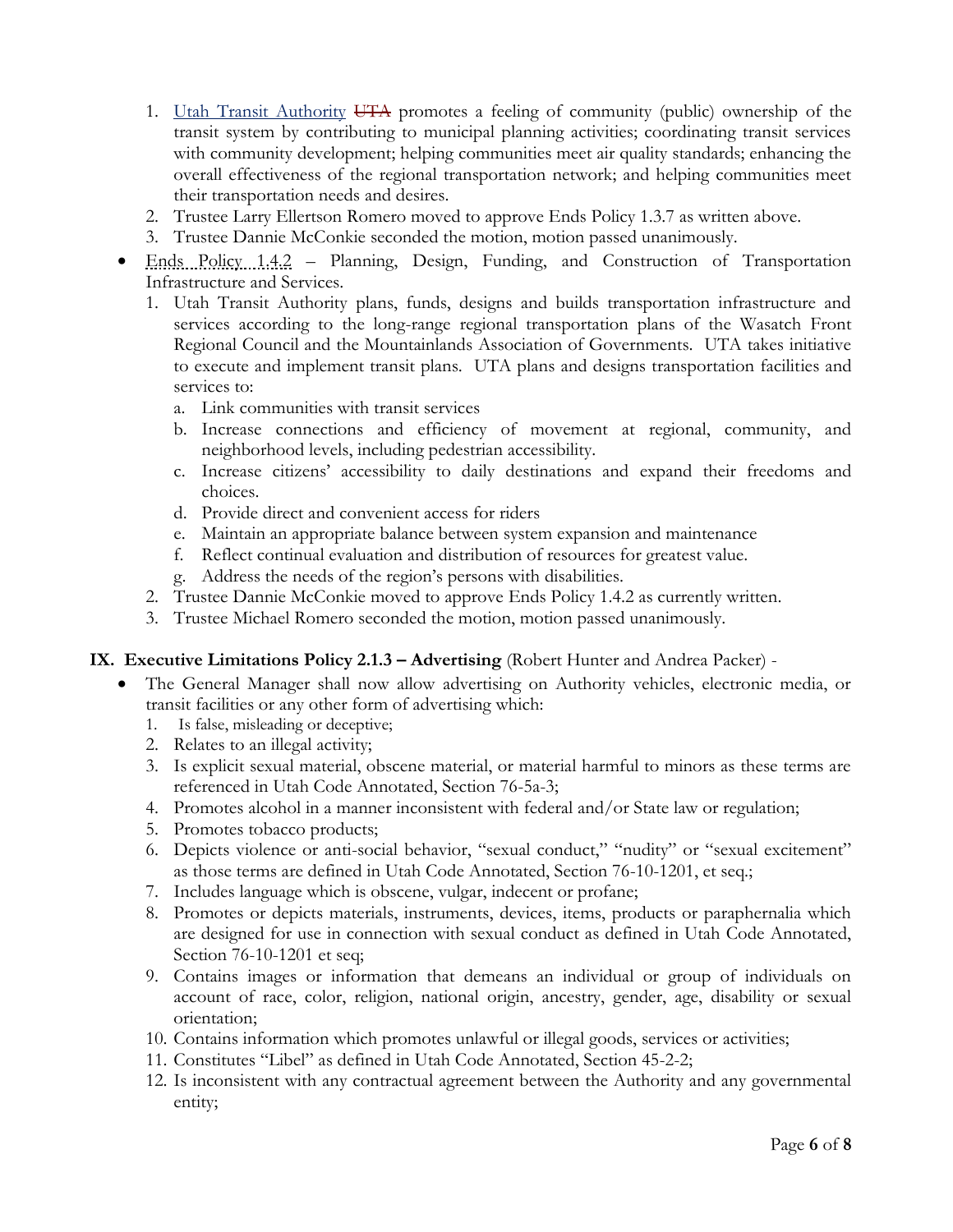- 13. Promotes subject matter other than that pertaining **relating** to a commercial transaction, or that pertaining to a product or service sponsored by a governmental entity located in the state of Utah that does not otherwise conflict with the Authority's mission and goals;
- 14. Is placed on the floor area of the interior of a TRAX vehicle;
- 15. Is contrary to any applicable local ordinance;
- For better clarification, Andrea Packer stated that UTA's Legal Department recommended adding the following language to Item #13
	- **a. For purposes of this policy, a "commercial transaction" is a product or service for profit or for a business purpose, promoted by a legal entity. A "commercial transaction" does not include: (i) a solicitation for donations; (ii) the promotion of any candidacy for public office, or goals of any particular political party; or (iii) the promotion of any religious or social awareness messages. For purposes of this policy, a "business purpose" is a business making, buying or selling goods or providing services that are regularly carried on by a legal entity.**
- Andrea Packer also stated that the Legal Department recommending adding the following language as items number 16 and 17.

## 16. **Portrays UTA or public transportation unfavorably; or**

- 17. **Resembles a traffic control device.**
- Andrea Packer stated that the intent of these revisions to better clarify language with respect to "commercial transactions" which largely governs the content of this policy. Also, further clarification is needed regarding what resembles a traffic control device.
- Trustee Justin Allen moved to adopt the recommended changes to Executive Limitations Advertising Policy 2.1.3 and forward it to the Executive Committee for review and recommendation to forward to the full Board for approval.
- Trustee Troy Walker seconded the motion, motion passed..

### **X. Liaison, Conference and External Committee Reports** (Robert Hunter and Michael Allegra) -

- Trustee Dannie McConkie reminded the Committee that the Utah Transportation Commission and UTA have a joint meeting scheduled on Thursday, January 22<sup>nd</sup>. 2015. This is in response to the gathering with the UDOT Commission last January where it was decided to continue these joint meetings on an on-going basis. UTA will be hosting this meeting from 12:00 noon to 1:30 p.m. in the Golden Spike Board Rooms. Lunch will be served prior to the meeting and a tour of the Central Bus Operations Facility has been scheduled after the meeting.
- Michael Allegra announced that Steve Meyer has accepted a new role in the UTA organization as Chief Development Officer. In this capacity, Steve will assume responsibility for UTA's transit oriented development efforts in addition to continuing to oversee the capital development, real estate, and facilities management programs. Steve has been with UTA for more than ten years and has been serving the last four years as Chief Capital Development Officer. Please join me in congratulating and supporting Steve as he begins work in this new position.
- **XI. Approval of the December 3rd, 2014 Stakeholder Relations Committee Meeting Report** (Robert Hunter) -
	- Trustee Troy Walker moved to approve the December 3<sup>rd</sup>, 2014, Stakeholder Relations Committee report, as written.
	- Trustee Dannie McConkie seconded the motion, motion passed unanimously.
- **XII. Input for February 11th, 2015 Stakeholder Relations Committee Meeting Agenda** (Robert Hunter)-